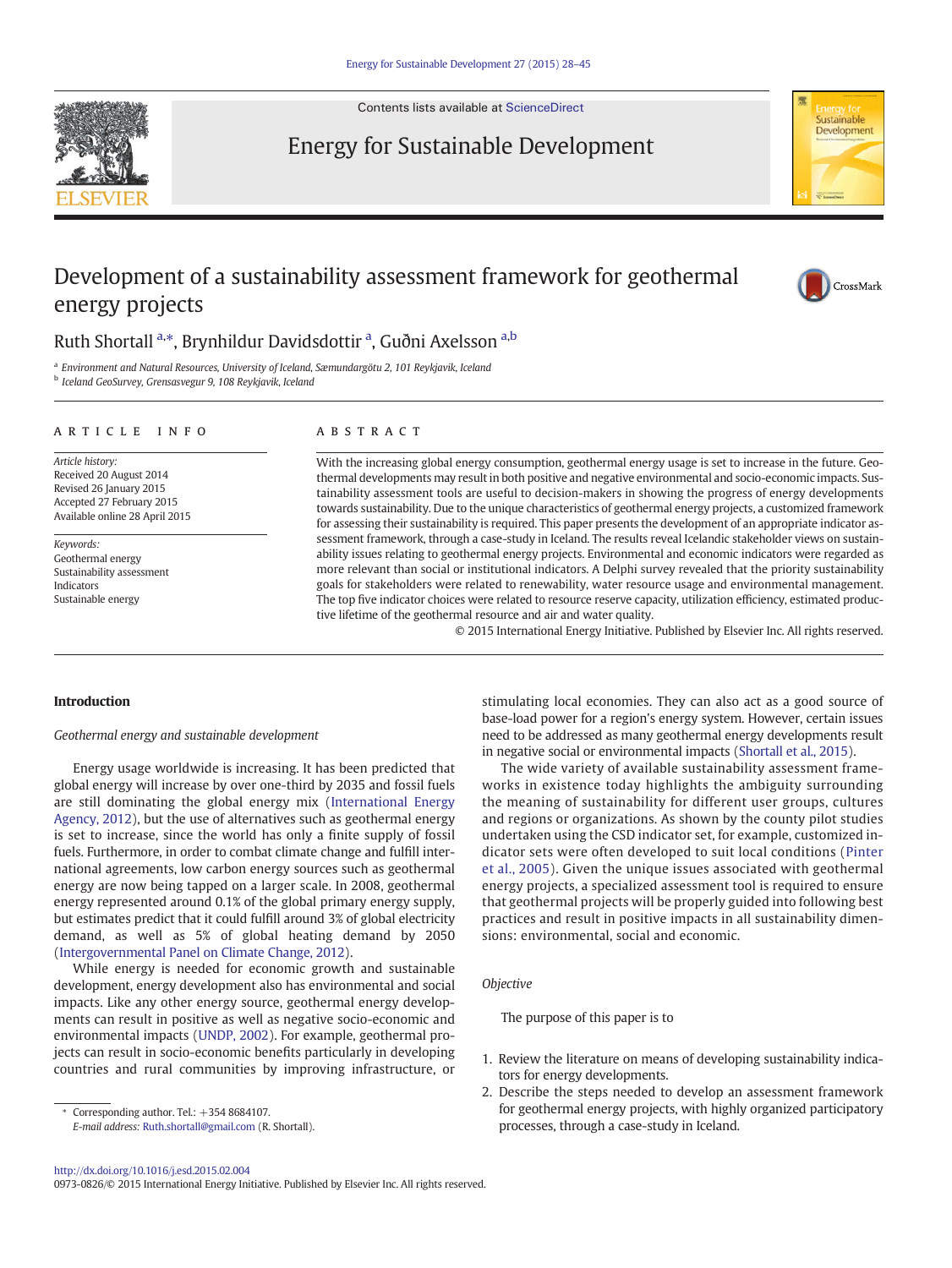The paper will illustrate the methods used in establishing a stakeholder-qualified indicator framework in the Icelandic context and reflect on the learning process therein. The framework may then be applied in Iceland and elsewhere. The paper concludes with recommendations for the development process of the assessment framework. The Icelandic case study presented in this paper represents the first iteration of the indicator development process. Further iterations are to be carried out in Kenya and New Zealand to further refine the indicator set and reveal its suitability in these regions.

#### Background

Many international organizations, such as the United Nations Commission for Sustainable Development (CSD) (Pinfi[eld, 1996](#page--1-0)), have made case that indicators are needed to guide countries or regions towards sustainable energy development and the necessity of developing sustainability indicators is clearly set out in Agenda 21. There have also been further calls in the literature for the use of sustainability indicators as a means to measure sustainability ([Bell and Morse,](#page--1-0) [2008](#page--1-0)). Sustainability assessment is a means of showing if development projects contribute to a progress towards or away from sustainability. Sustainability assessments are used for many different types of projects, including energy developments. Various assessment tools, many of which involve the use of sustainability indicators, exist from the national level, to the local level [\(Pinter et al., 2005\)](#page--1-0). Such indicators must provide a holistic view of sustainability, and thereby include all sustainability dimensions. Furthermore, as well as indicators, sustainability criteria or goals are also important for sustainability measurement. Such criteria and indicators should not be rigid but take account of the local context as well as changes in opinions over time ([Lim and Yang, 2009\)](#page--1-0). In order to ensure this, broad stakeholder engagement is an essential part of the indicator development process [\(Fraser et al., 2006](#page--1-0)).

Assessment frameworks range from overarching guidelines, such as the Bellagio STAMP principles to specific sustainability indicator development approaches, such as the Pressure-State-Response (PSR)/Driving Force-State-Response (DSR) framework or the theme based approach [\(Shortall et al., 2015\)](#page--1-0). The most widely used development approach, especially for national indicator sets, is theme-based. In such frameworks, indicators are grouped according to sustainability issue-areas or themes, which are chosen based on their policy-relevance. Themebased indicator sets allow decision-makers to link indicators to policies or targets [\(United Nations, 2007\)](#page--1-0). While the various impacts of geothermal projects have been discussed in depth by the authors [\(Shortall et al.,](#page--1-0) [2015\)](#page--1-0), some examples of unsustainably management of geothermal clearly illustrate the need for better sustainability monitoring systems.

The Hellisheidi geothermal power plant is the largest combined heat and power plant in Iceland. Turbines were brought online in a series of phases between 2006 and 2011. Decisions on how large the Hellisheidi Power Plant should be were made before enough steam had been proved by drilling. No production data was available and therefore the decisions were based on the initial state of the reservoir alone. By 2040, the draw down and cooling of the geothermal field will most likely render production uneconomic, leaving the resource with a total productive lifetime of only 34 years. A total of 66 production wells will need to be brought online by the end of 2040 [\(Gunnarsson et al., 2011\)](#page--1-0). In the Icelandic context, this is at odds with the acceptable resource lifetime of at least 100–300 years [\(National Energy Authority, 2010](#page--1-0)). It is predicted that pressure will return in 60–80 years if all production is terminated by 2040, but temperature could take up to 1000 years to recover. This could have been avoided by using more appropriate resource management strategies [\(Gunnarsson et al., 2011\)](#page--1-0).

A further example of unsustainable management can be seen with the Wairakei power plant in New Zealand where separated geothermal water and cooling water are discharged into the section of the Waikato river between Lake Taupo and Ohaaki Bridge ([Ray, 2001](#page--1-0)). The arsenic level in the Waikato River has more than doubled since the station opened in the 1950s and now exceeds drinking water standards [\(Waikato Regional Council, 2012\)](#page--1-0).

In Iceland, assessment of the impacts of geothermal projects on sustainable development is mainly limited to the pre-development phase. An energy Master Plan has been proposed in Iceland that ranks the desirability of potential energy projects according to a number of environmental, social and economic criteria. Environmental impact assessments are done for proposed geothermal projects, as for any major development, yet the outcome of these assessments can vary significantly. While routine environmental monitoring is carried out by various agencies nationally, no specific requirements to monitor the environmental, social and economic impacts of geothermal projects are currently specified in legislation for the sustainable management of geothermal projects.

#### Sustainability indicators and energy

As has been illustrated [\(Shortall et al., 2015](#page--1-0)), the impacts of geothermal energy developments have significant implications for sustainable development, and require specific monitoring tools to ensure the impacts are managed in a sustainable manner. Several indicator frameworks exist to measure sustainable development in the context of energy developments. While they are not all suited to assessing geothermal projects in themselves, they can be used as guidelines to further the development of a framework to assess geothermal energy developments. These frameworks and the methods used to create them are described below. For a more in-depth discussion of such frameworks, please refer to the author's previous work.

### International atomic energy agency energy indicators of sustainable development

In 2005 the International Atomic Energy Agency (IAEA) created a set of energy indicators for sustainable development (EISDs) ([International](#page--1-0) [Atomic Energy Agency \(IAEA\), 2005\)](#page--1-0) to provide policy-makers with information about their country's energy sustainability. They are intended to provide an overall picture of the effects of energy use on human health, society and the environment and thus help in making decisions relating to choices of energy sources, fuels and energy policies and plans.

The EISD indicators are intended for use at a national level and cover many different types of energy usage. For this reason, they are unsuited to assessing individual geothermal projects, but their conceptual framework provides some basis for the design of a framework for geothermal energy assessment in particular.

#### International hydropower association sustainability assessment protocol

The International Hydropower Association has developed a sustainability assessment tool for hydropower projects (IHA-SAP) [\(International Hydropower Association, 2006\)](#page--1-0). Although not based on indicators as such, the IHA-SAP assesses various strategic and managerial aspects of proposed or operational hydropower projects [\(International Hydropower Association, 2008\)](#page--1-0).

#### Gold Standard foundation indicators for carbon projects and credits

The Gold Standard Foundation provides a sustainability assessment framework for new renewable energy or end-use efficiency improvement projects. Projects must go through a number of steps, including a sustainability assessment, to become accredited with the Gold Standard ([The Gold Standard Foundation, 2012](#page--1-0)). The Gold Standard is an accreditation system for greenhouse gas (carbon dioxide ( $CO<sub>2</sub>$ ), methane ( $CH<sub>4</sub>$ ) and nitrous oxide ( $N<sub>2</sub>O$ ) only) reduction projects, whose eligibility is evaluated under a number of criteria such as the project scale or location ([The Gold Standard](#page--1-0) [Foundation, 2012](#page--1-0)). The Gold Standard indicators are general and therefore not specifically tailored to geothermal projects. As a result,